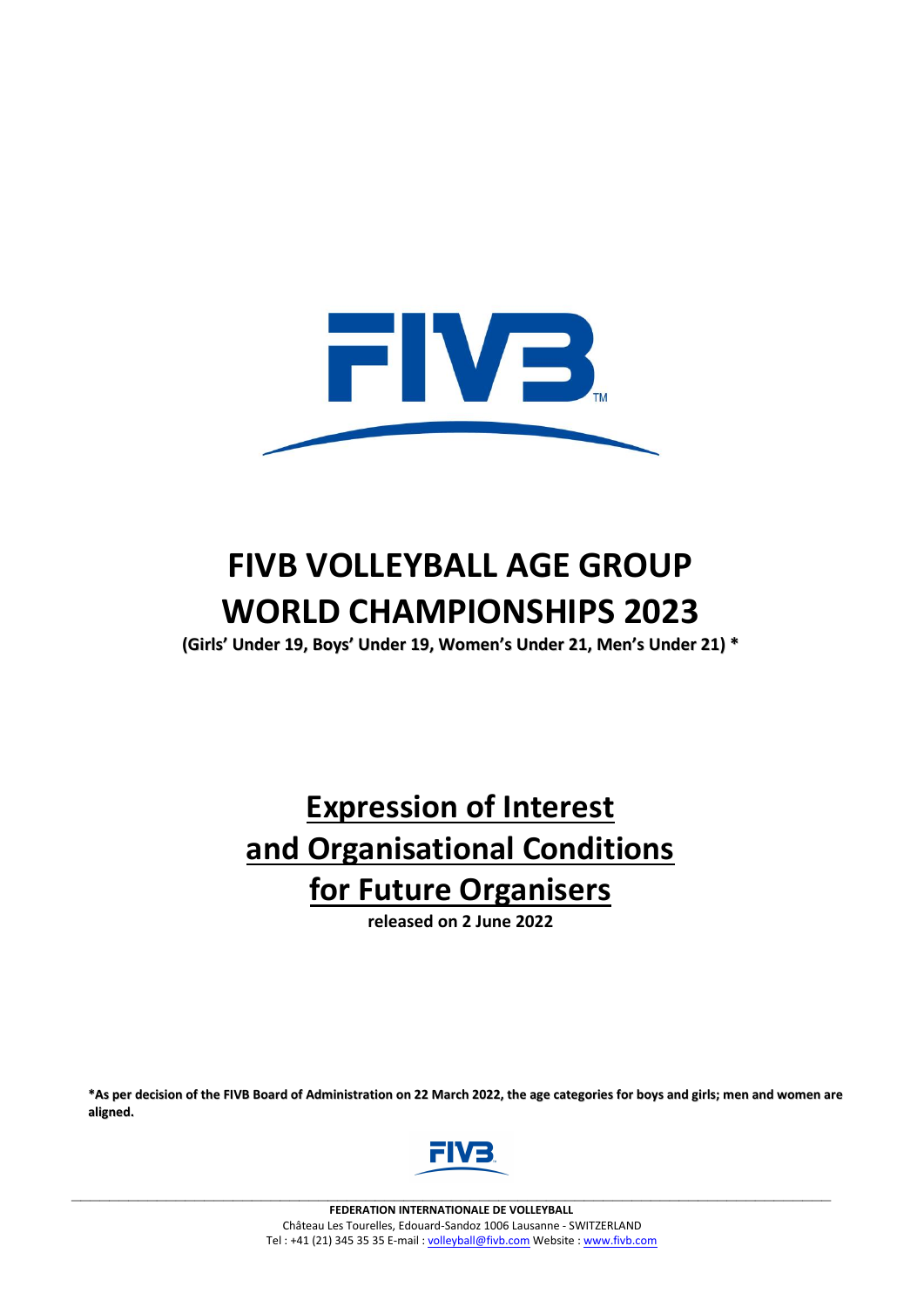

### **SECTION 1 Expression of Interest**

The Organiser designated below is interested in bidding for the organisation of the FIVB Volleyball Age Group World Championships 2023 (hereinafter "FIVB AG WCH 2023"). By submitting this form, it confirms that it has read and agrees to the Invitation for an Expression of Interest as well as the Hosting Terms and Conditions. The Interested Party also recognises that it is merely expressing its preliminary interest in organising the FIVB AG WC 2023 and that a final phase of the bidding for the FIVB AG WCH 2023 may commence at a later date subject to terms and conditions determined by the FIVB in its sole discretion. The FIVB reserves the right, in its sole discretion, to cancel the final phase of the bidding process or conduct a closed final bidding process with only the Organisers that have submitted an Expression of Interest. All Expressions of Interest must be received at the email address, [volleyball@fivb.com,](mailto:volleyball@fivb.com) **by no later than 6 PM CEST on 29 July 2022.**

- **1) Name of the National Federation/ Organiser:**
- **2) Proposed Age Group World Championships requested (please select one by putting an "X" in the appropriate box):**
	- FIVB Volleyball Girls' Under 19 World Championship 2023
	- FIVB Volleyball Boys' Under 19 World Championship 2023
	- FIVB Volleyball Women's Under 21 World Championship 2023

\_\_\_\_\_\_\_\_\_\_\_\_\_\_\_\_\_\_\_\_\_\_\_\_\_\_\_\_\_\_\_\_\_\_\_\_\_\_\_\_\_\_\_\_\_\_\_\_\_\_\_\_\_\_\_\_\_\_\_\_\_\_\_\_\_\_\_\_\_\_\_\_\_\_\_\_\_\_\_\_\_\_

- FIVB Volleyball Men's Under 21 World Championship 2023
- **3) Proposed Financial Support Requested (in USD Dollars):**

#### **4) Host Country and Proposed Host City:**

The Bidder designates the following country and proposed host city(ies) for the selected FIVB AG WC 2023 that the Bidder would like to bid for:

\_\_\_\_\_\_\_\_\_\_\_\_\_\_\_\_\_\_\_\_\_\_\_\_\_\_\_\_\_\_\_\_\_\_\_\_\_\_\_\_\_\_\_\_\_\_\_\_\_\_\_\_\_\_\_\_\_\_\_\_\_\_\_\_\_\_\_\_\_\_\_\_\_\_\_\_\_\_\_\_\_

\_\_\_\_\_\_\_\_\_\_\_\_\_\_\_\_\_\_\_\_\_\_\_\_\_\_\_\_\_\_\_\_\_\_\_\_\_\_\_\_\_\_\_\_\_\_\_\_\_\_\_\_\_\_\_\_\_\_\_\_\_\_\_\_\_\_\_\_\_\_\_\_\_\_\_\_\_\_\_\_\_

**Additional Documentation:** As part of this Expression of Interest, the Interested Party may attach any additional documentation, such as a Marketing and Communication Plan, an overview of the proposed Site and the infrastructure around the Site, Presentation and Entertainment Plan, presentations describing its vision of the development of youth volleyball, etc.

| Date/Place | Signature and Stamp of Organiser: | Signature and Stamp of NF |
|------------|-----------------------------------|---------------------------|
|            |                                   |                           |

\_\_\_\_\_\_\_\_\_\_\_\_\_\_\_\_\_\_\_\_\_\_\_\_\_\_\_ \_\_\_\_\_\_\_\_\_\_\_\_\_\_\_\_\_\_\_\_\_\_\_\_\_\_\_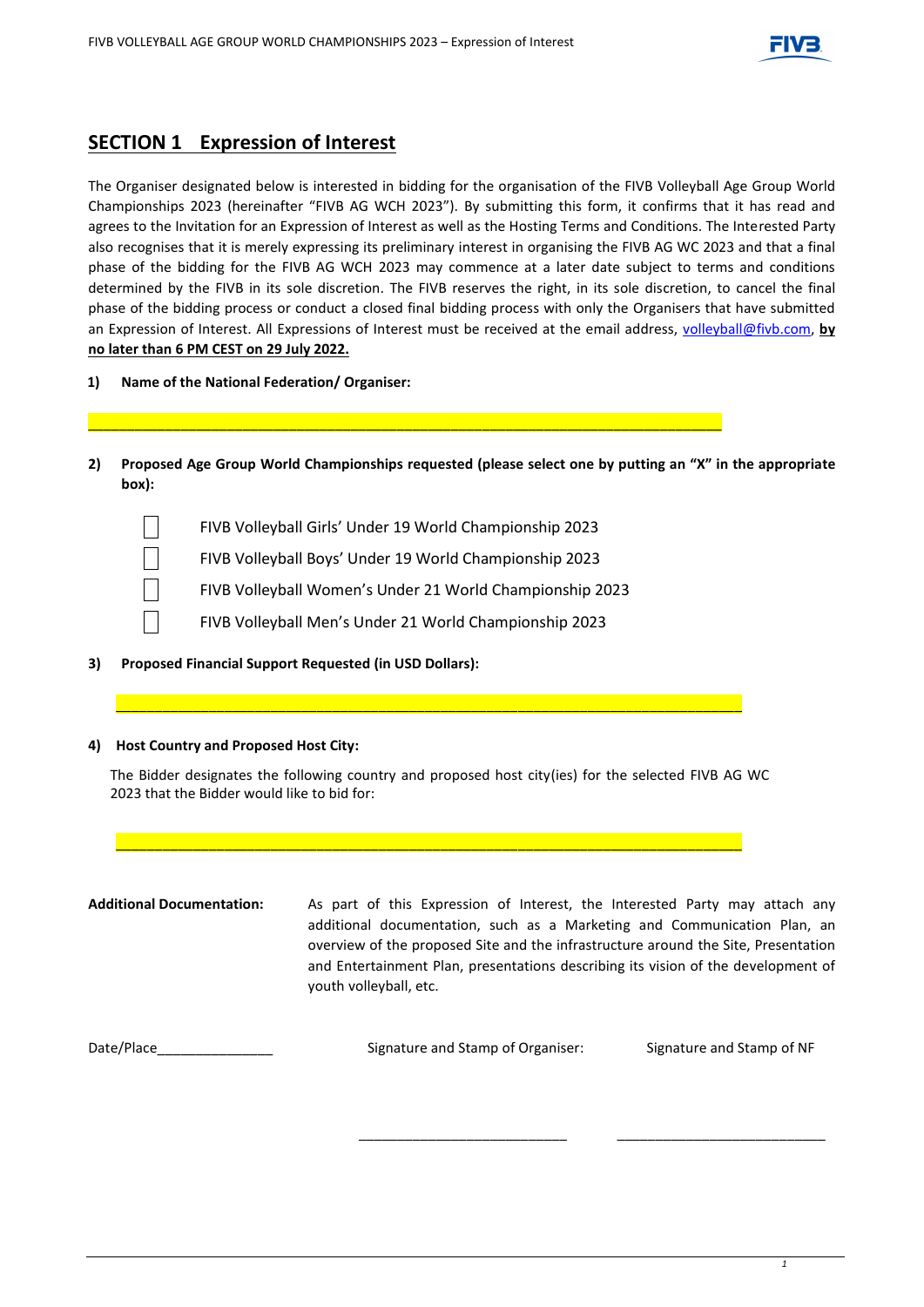

### **SECTION 2 Invitation for Expression of Interest (IFEI)**

### 1.1 **Purpose of the IFEI**

The purpose of this IFEI is to provide Organisers with the opportunity to express their interest in bidding for the rights and obligations defined generally below associated with the organisation of the FIVB Volleyball Age Group World Championships 2023.

### 1.2 **No FIVB Obligation**

This IFEI is not a tender and does not commit the FIVB in any way to select an Organiser, or to proceed to negotiations for an agreement, or to award any agreement. The FIVB, in its sole discretion, reserves the complete right to, at any time, suspend, discontinue, amend, modify and/or withdraw from this IFEI or to re-invite Expressions of Interest or bids for the Event on substantially the same or completely different terms.

The FIVB reserves the right to determine how to progress with negotiations following the submission of Expressions of Interest and to award the Event to an Interested Party within the absolute discretion of the FIVB in accordance with terms and conditions agreed upon by the FIVB and the Interested Party. The FIVB may choose to select preferred Interested Parties and may determine the manner of negotiations, including direct negotiations or additional rounds of bidding, in its sole discretion. Each Interested Party acknowledges that FIVB shall have the sole right to determine whether or not negotiations shall be conducted on an exclusive basis and to determine the period of negotiation.

### 1.3 **Governing terms for IFEI**

The Interested Party herewith accepts and agrees that the present Terms and Conditions ("TnC"), including the Appendices and Schedules, govern the organisation and hosting of the Event that is the subject of this IFEI.

### 1.4 **Deadline for Expression of Interest**

All Expressions of Interest to host the FIVB Volleyball World Championships 2023 must be received by the FIVB at the email address, [volleyball@fivb.com,](mailto:volleyball@fivb.com) **by no later than 6 PM Central European Summer Time on 29 July 2022**. All Expressions of Interest received by the deadline are final, cannot be withdrawn and can only be revised after the deadline upon FIVB's request.

### 1.5 **Interested Parties**

This IFEI is open to National Federations, Agencies, Organisers, Promoters, cities and any other third party interested in participating in the Expression of Interest process for the Event. By submitting an Expression of Interest, any prospective Interested Party represents and warrants that it has the capacity and authorisation to organise the FIVB Volleyball Age Group World Championships 2023 in the Interested Party's proposed host country and city/cities and is aware of the relevant local legislation, governmental requirements and other requirements or restrictions known at the time of the Expression of Interest necessary to organise the FIVB Volleyball Age Group World Championships 2023 in the Interested Party's proposed host country and city/cities.

An Expression of Interest may consist of one or multiple Interested Parties. In the event of a joint bid, each Interested Party acknowledges and agrees that it is jointly and severally liable to the FIVB related to the contents of its Expression of Interest.

### 1.6 **National Federation Involvement**

Any third party Interested Party should be aware that the National Federation where said Interested Party wishes to host the FIVB Volleyball Age Group World Championships 2023 may have commercial or organisational requirements or restrictions for organising an event in said National Federation's Territory including restrictions deriving from national sponsorship agreements related to the National Federation's national team. These requirements and restrictions have to be respected by the Interested Party. Thus, FIVB strongly encourages the third party Interested Party to contact the National Federation in the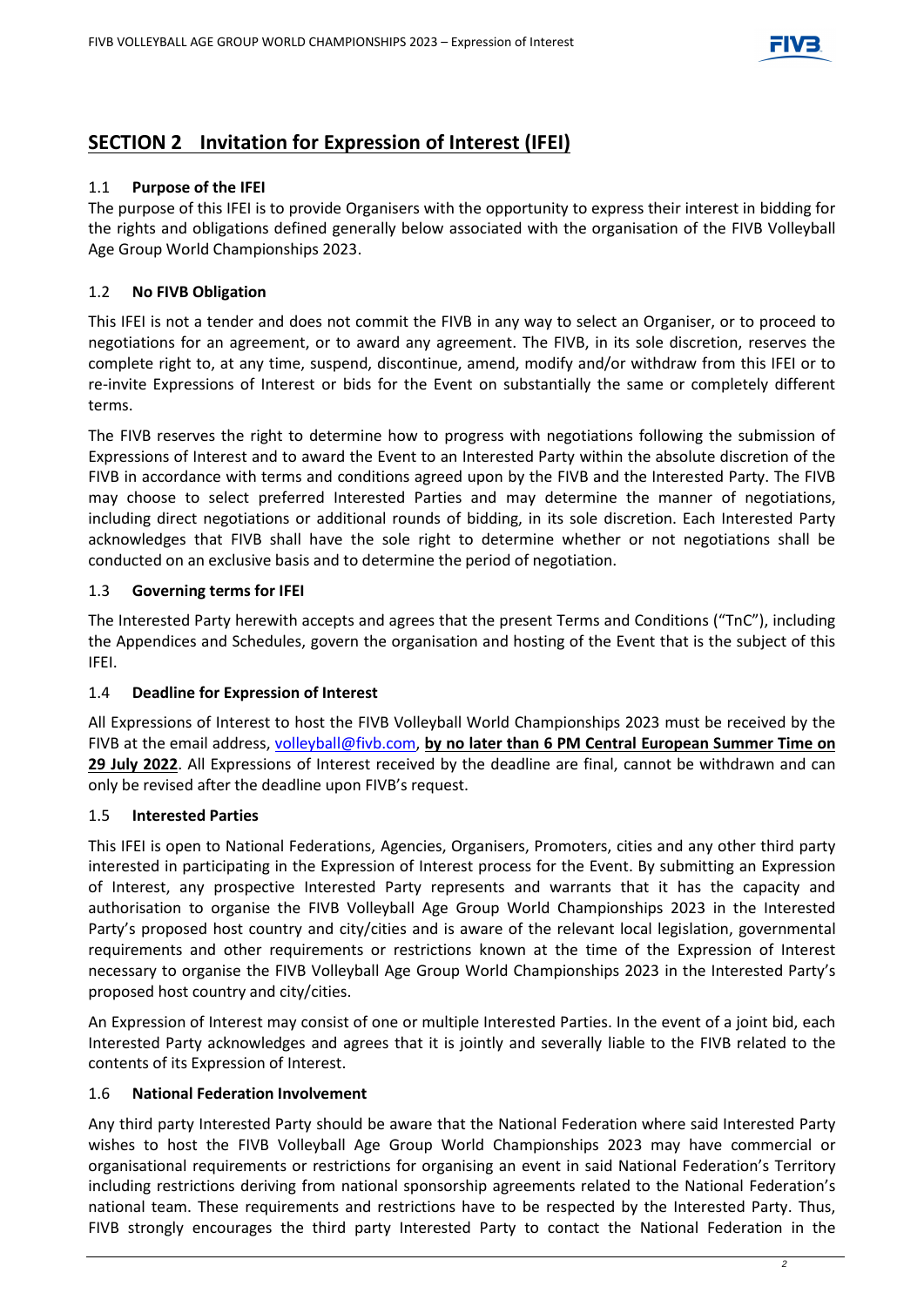

Territory that it wishes to organise the FIVB Volleyball Age Group World Championships 2023 before entering an Expression of Interest in order to obtain any information related to such requirements and restrictions.

After the deadline, FIVB reserves the right to disclose the names (but not the conditions and details of the Expression of Interest) to the National Federation where an Interested Party wishes to host the FIVB Volleyball Age Group World Championships 2023 in order to solicit said National Federation's assessment. The National Federation shall provide the FIVB with objective reasons – if any - as to why the Interested Party is not qualified to organise the Event in its Territory within ten (10) days from receiving the list of Interested Party. The FIVB may consider these reasons as part of its evaluation of the Expression of Interest.

### 1.7 **Interested Party's Expenses**

An Interested Party is solely responsible for its own expenses in preparing and submitting its Expression of Interest, and for any meetings, negotiations or discussions with the FIVB or its representatives and consultants, relating to or arising from this IFEI. The FIVB and its representatives, agents, consultants and advisors will not be liable to any Interested Party for any claims, whether for costs, expenses, losses or damages, or loss of anticipated profits, or for any other matter whatsoever, incurred by the Interested Party in preparing and submitting an Expression of Interest, or participating in negotiations for an Agreement, or other activity related to or arising out of this IFEI.

### 1.8 **No Agreement**

By submitting an Expression of Interest and participating in the process as outlined in this IFEI, the Interested Party expressly agrees that no agreement of any kind is formed under, or arises from this IFEI prior to a formal appointment by FIVB as described in the IFEI. The submission of an Expression of Interest does not constitute a contract nor the acceptance of an offer by the FIVB. Rather, the submission of Expression of Interest constitutes an offer by the Interested Party to the FIVB that the FIVB can choose to accept or not in its sole discretion subject to the terms and conditions set out herein and the execution of a Long Form Agreement between the Parties.

This IFEI does not contain any representation or warranty upon which any Bidder is entitled to rely at any point in time in order to bring any claim, action or proceedings against FIVB.

### 1.9 **Submission of the Expression of Interest**

Interested Parties should pay attention to the expectations and requirements of the IFEI and should make sure that the contents of the Expression of Interest are fully and thoroughly completed. If an Interested Party fails to adequately provide the necessary information to allow FIVB to properly evaluate its Interest, the FIVB reserves the right to reject an Expression of Interest.

It is the Interested Party's responsibility to check any information in this IFEI and make further inquiries that it may need to complete its Expression of Interest. The Interested Party will be deemed to have made themselves fully aware of any matters which may influence its Expression of Interest. An Interested Party may not claim any lack of knowledge or understanding of this IFEI.

### 1.10 **Conflict of Interest**

An Interested Party shall disclose in its Expression of Interest any actual or potential conflicts of interest and existing business relationships it may have with the FIVB, its elected or appointed officials, representatives, member federation officials and representatives or employees. The FIVB shall rely on such disclosure.

### 1.11 **Solicitation of FIVB Staff and Officials**

Interested Parties shall conduct themselves with the highest level of integrity and shall respect the relevant provisions of the FIVB Event Regulations and the FIVB Disciplinary Regulations. The point of contact for this IFEI shall be the FIVB Representative, who will be informed to the Parties. The FIVB Evaluation Team may contact Interested Parties in order seek clarifications or request additional information regarding their Expressions of Interest.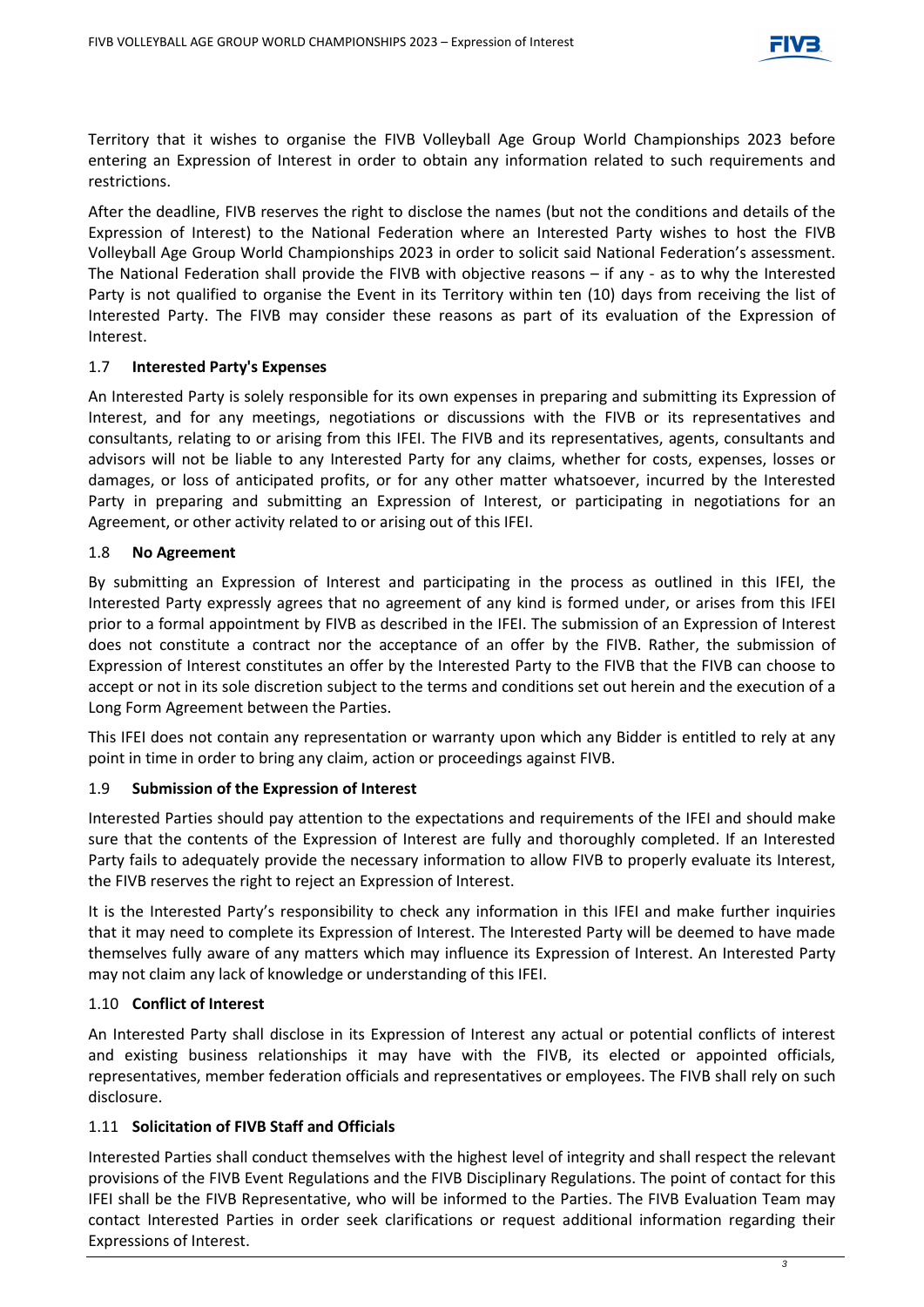

### 1.12 **Property and Confidentiality**

All Expressions of Interest, supporting documentation and generally Interested Party's submissions to FIVB prior to its appointment become the property of the FIVB and will not be returned to the Interested Party. All submissions will be held in confidence by the FIVB unless otherwise required by law or stipulated in these TnC.

### 1.13 **Evaluation Team**

The evaluation of Expression of Interest will be undertaken on behalf of the FIVB by the Evaluation Team, which shall be defined in accordance with Article 99.4 of the FIVB Event Regulations. The Evaluation Team may consult with others including FIVB elected officials and staff members, third party consultants and references, FIVB representatives and event organisers, as the Evaluation Team may in its discretion decide what is required.

### 1.14 **Evaluation Criteria**

The Evaluation Team will compare and evaluate all Expression of Interest to determine the Interested Party's strength and ability to host the FIVB Volleyball Age Group World Championships 2023. The Evaluation Team will not be limited to any selection criteria. It may consider various criteria that the team identifies as relevant during the evaluation process, such as the presentation of marketing and communications plans, sporting considerations, etc. The Evaluation Team may also consider any additional proposals regarding the organisation of the Event, including the structure of the organisation of the Event. The Evaluation Team may apply the evaluation criteria on a comparative basis, evaluating the Expression of Interest by comparing one Interested Party's Expression of Interest to another Interested Party's Expression of Interest.

### 1.15 **Additional Information**

The Evaluation Team may, at its discretion, request clarifications or additional information from an Interested Party with respect to any Expression of Interest, and the Evaluation Team may make such requests to only selected Interested Party. The Evaluation Team may consider such clarifications or additional information in evaluating an Expression of Interest.

### 1.16 **Applicable law and dispute resolution clause**

This IFEI shall be construed in accordance with the FIVB Constitution and Regulations and shall be governed by the Laws of Switzerland without regard to its conflict of law rules.

Any dispute arising from or related to the IFEI and the bidding process must be negotiated in good faith by the Parties. If the Interested Party and the FIVB are unable to conciliate after thirty (30) days from notification of the start of the conciliation, the dispute can be submitted exclusively to the Court of Arbitration for Sport in Lausanne, Switzerland, and resolved definitively by a panel of three arbitrators in accordance with the Code of Sports-related Arbitration in force at the time of the notification. The language of the arbitration will be English.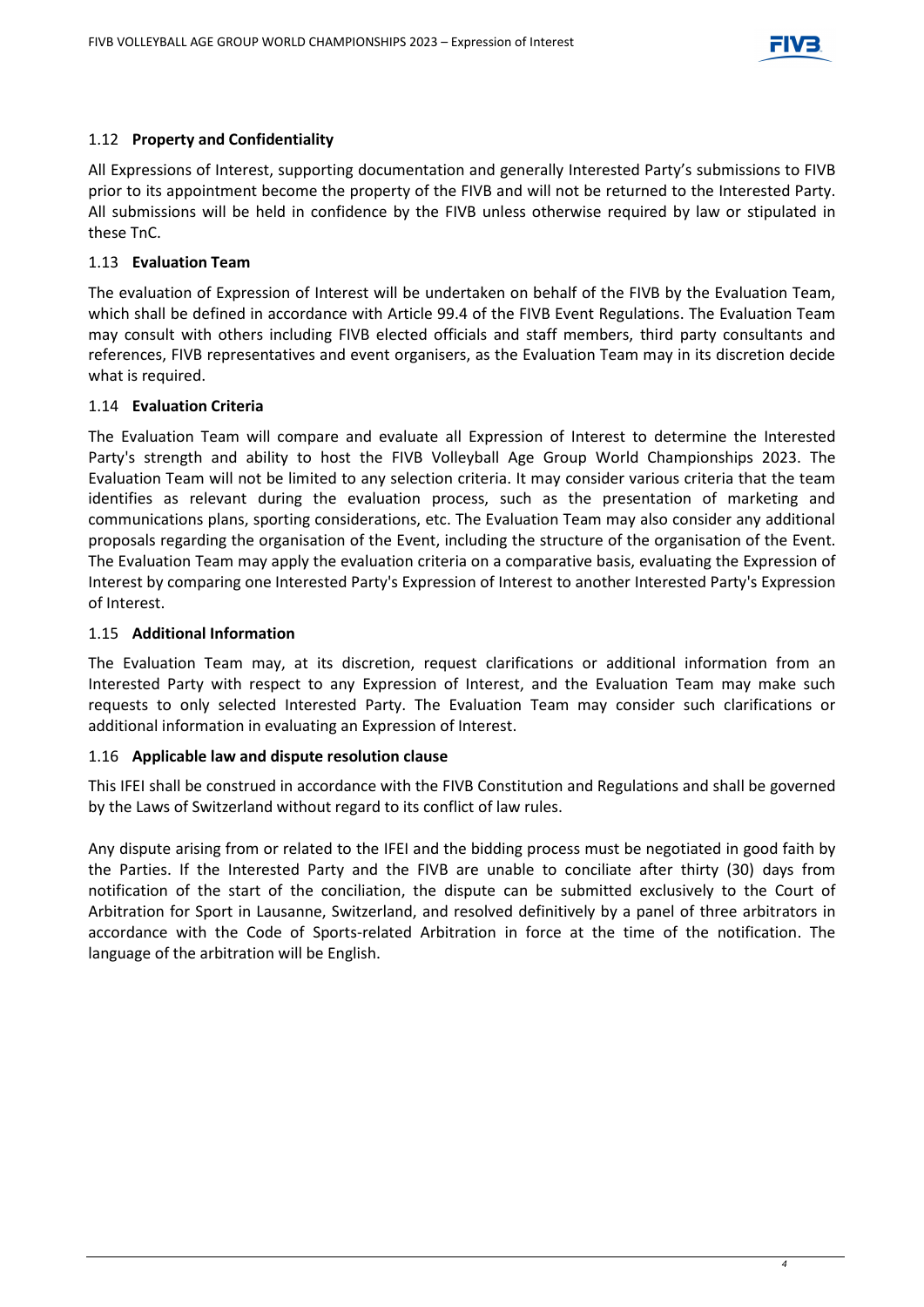

# **Section 3 - Competition Information**

### **Age Categories:**

| <b>GIRLS' UNDER 19</b>                   | <b>BOYS' UNDER 19</b>                    |
|------------------------------------------|------------------------------------------|
| Athletes born on or after 1 January 2005 | Athletes born on or after 1 January 2005 |
| <b>WOMEN'S UNDER 21</b>                  | <b>MEN'S UNDER 21</b>                    |
| Athletes born on or after 1 January 2003 | Athletes born on or after 1 January 2003 |

### **Continental Qualification Places:**

|                      | <b>GU19</b> | <b>BU19</b> | <b>WU21</b>    | <b>MU21</b>    |
|----------------------|-------------|-------------|----------------|----------------|
| <b>AVC</b>           | 4           |             | 2              | 2              |
| <b>CAVB</b>          | 2           | 2           | $\overline{2}$ | 2              |
| <b>CEV</b>           | 6           | 6           | $\overline{2}$ | $\overline{2}$ |
| <b>CSV</b>           | 3           | 3           | $\overline{2}$ | 2              |
| <b>NORCECA</b>       | 4           |             | $\overline{2}$ | $\overline{2}$ |
| <b>Host</b>          | 1           | 1           | 1              |                |
| Top teams not yet    |             |             |                |                |
| qualified as per AG  |             |             | 5              | 5              |
| <b>World Ranking</b> |             |             |                |                |
| <b>TOTAL Teams</b>   | 20          | 20          | 16             | 16             |

**Qualification places are awarded according to the number of participating teams in the respective Age Group Continental Championships:**

- Less than 4 teams  $\rightarrow$  NO place
- 4 or more teams  $\rightarrow$  1 place
- 6 or more teams  $\rightarrow$  2 places
- 8 or more teams  $\rightarrow$  Full vacancies

**\*** Failing to meet this requirement, the number of vacancies will be reduced in accordance with the FIVB Board of Administration decision dated May 2017.

**The four (4) competitions shall be held within the following period:** 

 $\bullet$  1 July – 31 August 2023

### **The following qualification timeline applies:**

| Continental Age Group Championships to be completed before    | 31 DEC 2022               |
|---------------------------------------------------------------|---------------------------|
| FIVB Age Group World Ranking to be used to identify the teams | 01 JAN 2023               |
| not yet qualified for the WU21 and MU21 World Championships   |                           |
| Entry Form deadline                                           | <b>16 JAN 2023</b>        |
| Participating teams to be confirmed                           | 31 JAN 2023               |
| Drawing of Lots                                               | 3 months before the event |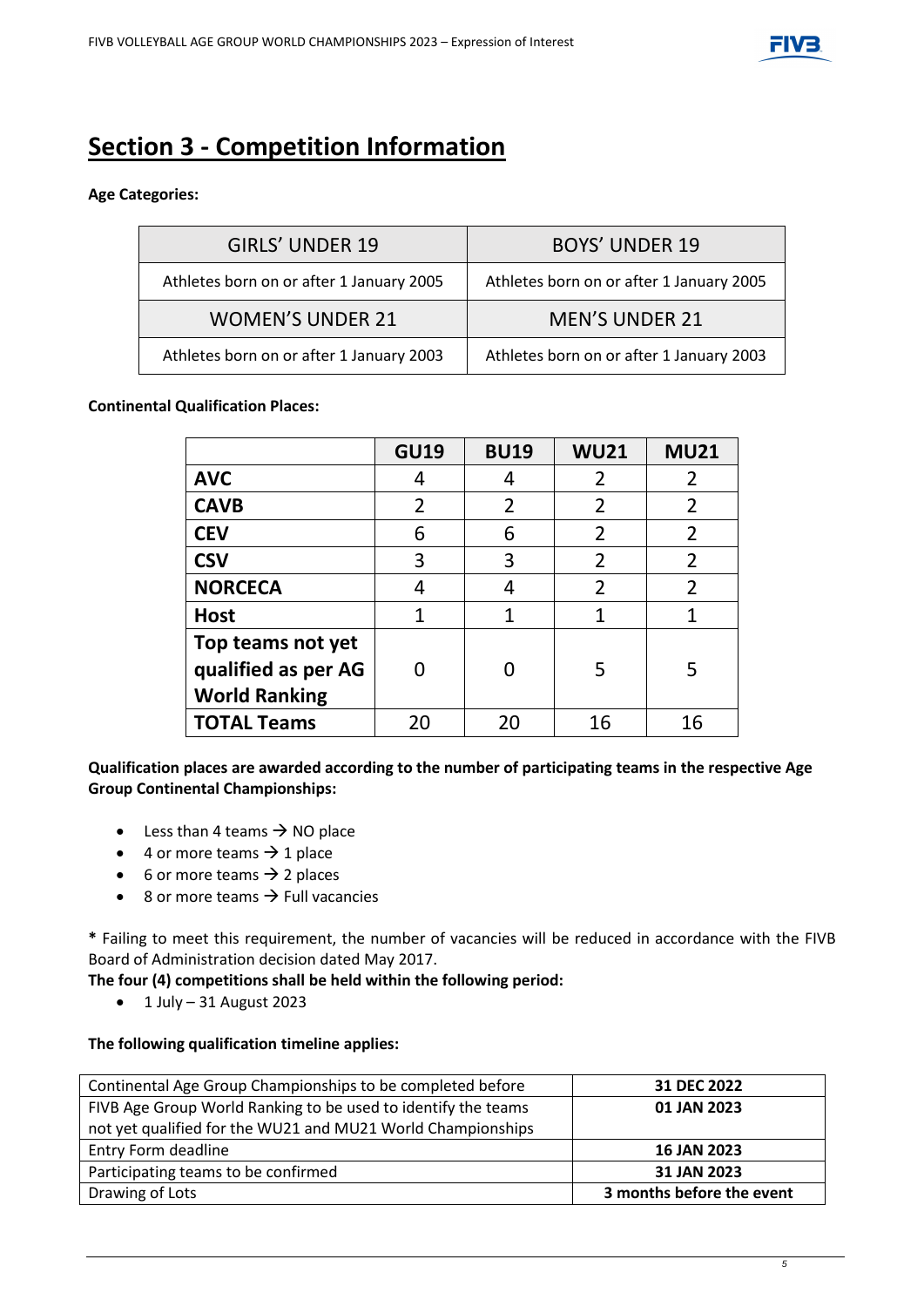



### **Competition requirements:**

| <b>Date</b>                                                           | Proposed by the Organiser and approved by the FIVB between 1 July                                                                                                                                                                                                                                                                                                                                                                                                                                                                                      |  |
|-----------------------------------------------------------------------|--------------------------------------------------------------------------------------------------------------------------------------------------------------------------------------------------------------------------------------------------------------------------------------------------------------------------------------------------------------------------------------------------------------------------------------------------------------------------------------------------------------------------------------------------------|--|
|                                                                       | and 31 August 2023<br>2 Competition Venues                                                                                                                                                                                                                                                                                                                                                                                                                                                                                                             |  |
| Venue                                                                 |                                                                                                                                                                                                                                                                                                                                                                                                                                                                                                                                                        |  |
| <b>Training Halls</b>                                                 | Minimum 2 training halls adjacent to a fitness gym<br>WU21 and MU21 - 16 Teams (17 persons per team delegation)                                                                                                                                                                                                                                                                                                                                                                                                                                        |  |
| <b>Team Delegation</b>                                                |                                                                                                                                                                                                                                                                                                                                                                                                                                                                                                                                                        |  |
|                                                                       | GU19 and BU19 - 20 Teams (17 persons per team delegation)                                                                                                                                                                                                                                                                                                                                                                                                                                                                                              |  |
| <b>FIVB Delegation (Officials</b>                                     | Up to 16 persons per venue                                                                                                                                                                                                                                                                                                                                                                                                                                                                                                                             |  |
| & FOP Service Providers)                                              |                                                                                                                                                                                                                                                                                                                                                                                                                                                                                                                                                        |  |
| <b>Referee</b>                                                        | Up to 10 International Referees per venue                                                                                                                                                                                                                                                                                                                                                                                                                                                                                                              |  |
| <b>GU19 &amp; BU19</b><br><b>Competition Schedule</b><br>(Appendix A) | -3 days - Arrival of FIVB Delegation<br>-2 days - Arrival of Team Delegations, International Referees, and<br><b>FOP Service Providers</b><br>-1 days - Preliminary Enquiry<br>Day 1, 2, 3, 4, 5 - Competition Days - Phase 1<br>Day 6 - Rest Day (travel if needed)<br>Day 7 - Eighth Finals & Playoffs<br>Day 8 - Quarter Finals & Playoffs<br>Day 9 - Semi-Finals & Playoffs<br>Day 10 - Finals & Playoffs<br>Day 11 - Departure Day<br>The competition consists of four pools of five teams in each pool,<br>playing a total of 78 matches         |  |
| <b>WU21 &amp; MU21</b><br><b>Competition Schedule</b><br>(Appendix B) | -3 days - Arrival of FIVB Officials and FIVB Staff<br>-2 days - Arrival of Team Delegations, FIVB Officials, International<br>Referees, and FOP Service Providers<br>-2 days - Preliminary Enquiry<br>Day 1, 2, 3 – Competition Days – Phase 1<br>Day 4 - Rest Day<br>Day 5, 6, 7 - Competition Days - Phase 2<br>Day 8 - Rest Day (travel if needed)<br>Day 9 - Semi-Finals & Playoffs<br>Day 10 - Finals & Playoffs<br>Day 11 - Departure Day<br>The competition consists of four pools of four teams in each pool,<br>playing a total of 64 matches |  |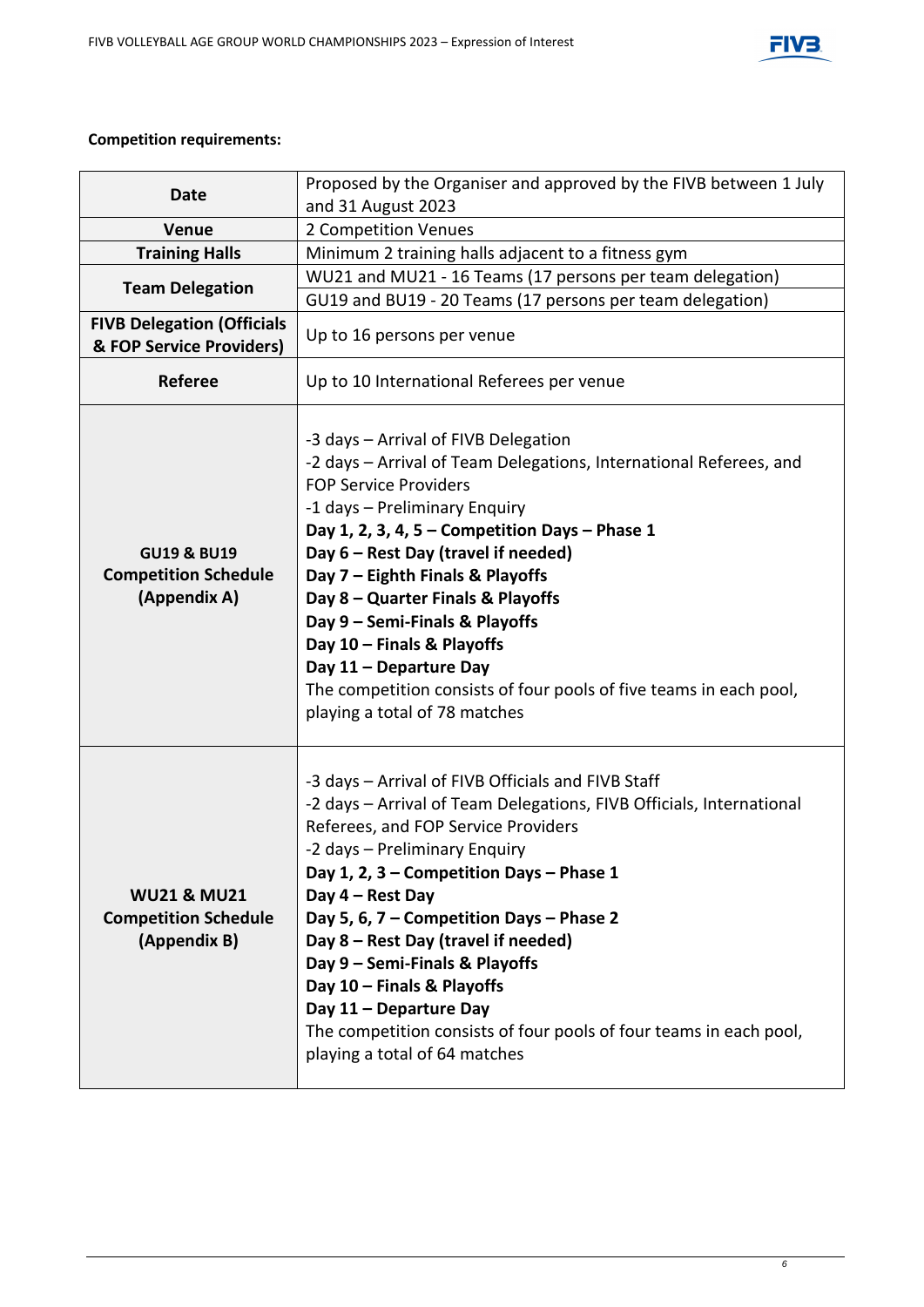

| <b>Sports Materials</b>    | FIVB homologated sports materials (Section 6, $1.1 - 1.3$ ) must be<br>used in accordance with the current FIVB regulatory framework |
|----------------------------|--------------------------------------------------------------------------------------------------------------------------------------|
| <b>Further Information</b> | This document should be read in conjunction with the FIVB Event<br>Regulations which must be strictly respected                      |

## **Section 4 - Financial Organising Conditions**

The event will be held in accordance with FIVB Event Regulations. To organise one of the above-mentioned competitions, the following specific financial organising conditions apply:

### **RIGHTS, INCOME & SUPPORT TO THE ORGANISER**

| THE ORGANISER WILL RECEIVE: |                                                                                                                                                                                |  |
|-----------------------------|--------------------------------------------------------------------------------------------------------------------------------------------------------------------------------|--|
| <b>Host Team</b>            | The right to have the Organiser's national team to participate in the competition                                                                                              |  |
| <b>FIVB Grant</b>           | The financial support requested by the applicant and approved at discretion of the<br><b>FIVB</b>                                                                              |  |
| <b>Team Entry Fee</b>       | The Team Entry Fee paid by each National Federation of the participating teams<br>(USD 1,000 per team)                                                                         |  |
| <b>Local Sponsorship</b>    | Subject to VW Reserved Categories, the right to sell sponsorship to local sponsors<br>approved by FIVB or VW Volleyball World SA and retain all the revenues from the<br>sales |  |
| <b>Entry Ticket</b>         | The right to sell entry tickets and retain all the revenues from the sales                                                                                                     |  |
| <b>Draw of Lots</b>         | The right to hold a Draw of Lots ceremony following the FIVB DoL Guidelines                                                                                                    |  |
| <b>Sport Equipment</b>      | FIVB V200W MIKASA balls<br>MIKASA ball trollies<br>Senoh equipment including posts, pads, referee's chair and floor<br>apparatuses                                             |  |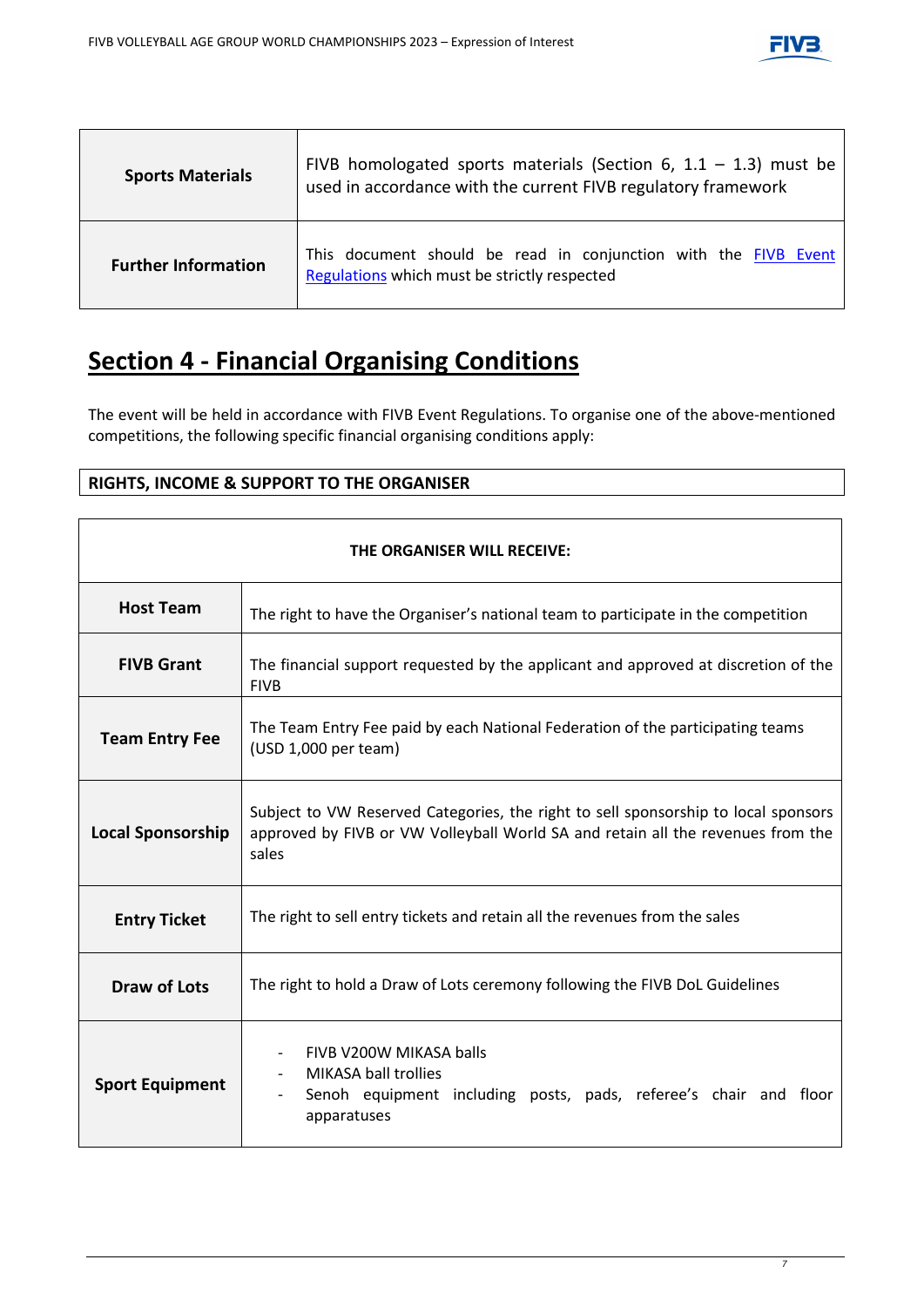

| Live Stream   | The right to benefit from visibility of all matches live streamed on the Volleyball<br>World YouTube Channel provided by the FIVB |
|---------------|-----------------------------------------------------------------------------------------------------------------------------------|
| Event Website | The right to benefit from visibility on the EVENT website created by the FIVB                                                     |

# **Section 5 - Organising Conditions**

The event will be held in accordance with FIVB Event Regulations. To organise one of the above-mentioned competitions, the following organising conditions apply:

### **OBLIGATIONS OF THE ORGANISER**

| <b>Structure</b>     | Establish a Local Organising Committee distinct from its National Federation<br>dedicated to the preparation of the event for which the National Federation<br>shall be jointly liable<br>Appoint a full-time Executive Director to be member of the Local Organising<br>Committee and the central liaison point with the FIVB Volleyball Department<br>Develop event volunteer structure including recruitment and training |
|----------------------|------------------------------------------------------------------------------------------------------------------------------------------------------------------------------------------------------------------------------------------------------------------------------------------------------------------------------------------------------------------------------------------------------------------------------|
| <b>Facilities</b>    | 2 competition venues with a seating capacity for no less than 1,000 persons<br>Minimum 2 training halls adjacent to a fitness gym<br>GERFLOR floor covering for each competition court (see page 11)<br>LED panels around each competition court in accordance with the official<br>FIVB competition court layout (Appendix C)                                                                                               |
| <b>Accommodation</b> | Provide lodging and meals from arrival to departure date of each delegation<br>(17 persons), FIVB Delegation<br>Single rooms for FIVB Officials, FIVB Staff, International Referees, and FOP<br><b>Service Providers</b><br>5 single rooms and 6 twin rooms per team delegation<br>$\circ$                                                                                                                                   |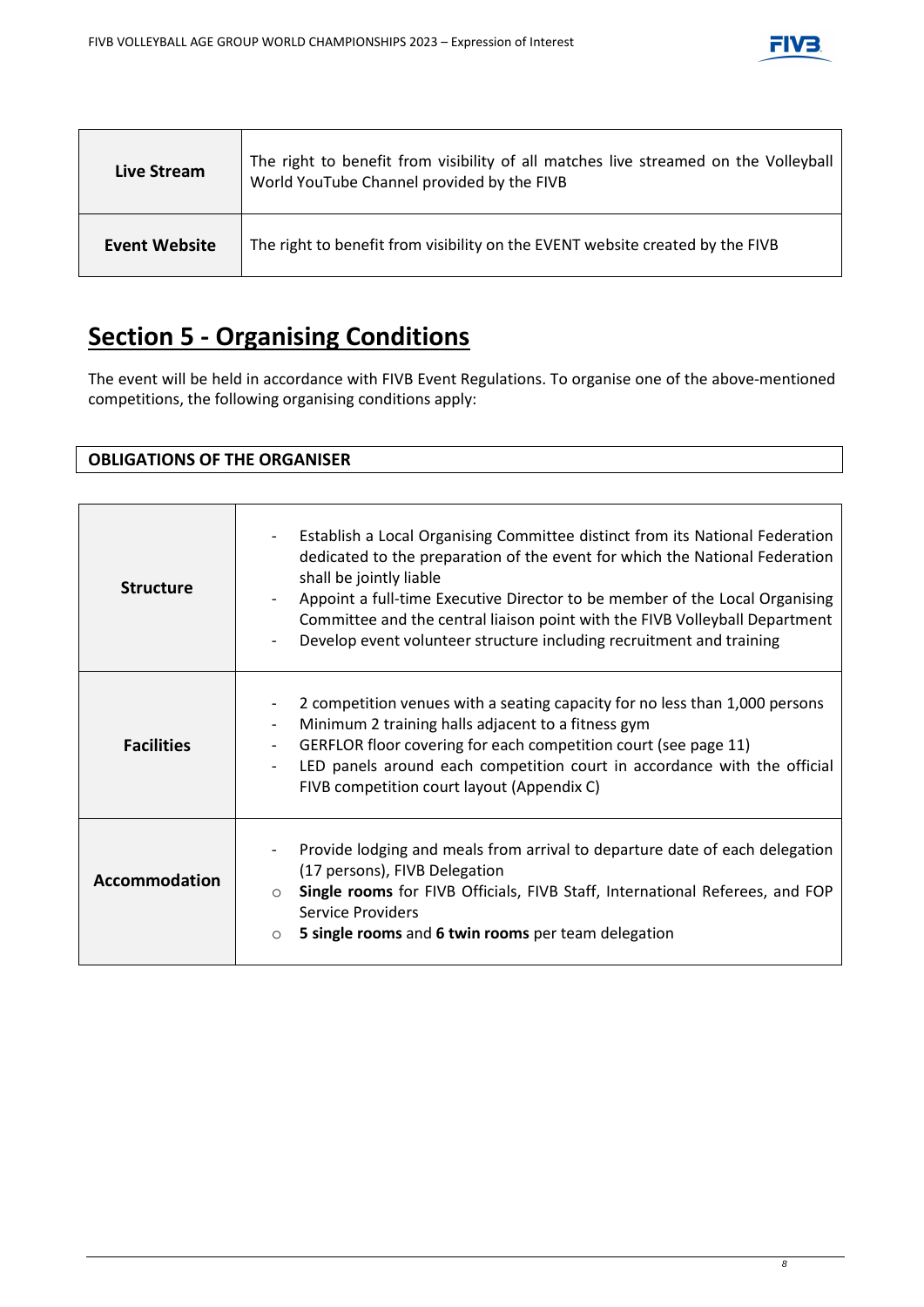

| Venue<br><b>Technology</b>               | Hardware and trained personnel to run the VIS, e-scoresheet and official<br>statistics software<br>Electronic scoreboard (litescore) on the scorers table<br>$\blacksquare$<br>Courtside LED advertising panels<br>$\blacksquare$<br>One LED large screens (incl. integrated e-scoreboards)<br>$\overline{\phantom{a}}$<br>A high quality, well-tuned sound system capable of 95 dB of undistorted<br>sound<br>DJ equipment & set up with playback monitor<br>$\overline{\phantom{0}}$<br>Competition court lighting should be a minimum of 2000 LUX flat and<br>suitable for broadcast<br>Upload Internet Speed: Minimum 15mbit per stream/per court<br>$\blacksquare$<br>Dedicated line Internet line with no shared use for other purposes while<br>streaming: cable not Wifi |
|------------------------------------------|----------------------------------------------------------------------------------------------------------------------------------------------------------------------------------------------------------------------------------------------------------------------------------------------------------------------------------------------------------------------------------------------------------------------------------------------------------------------------------------------------------------------------------------------------------------------------------------------------------------------------------------------------------------------------------------------------------------------------------------------------------------------------------|
| Laundry                                  | Hotel laundry service within 24 hours<br>$\overline{\phantom{a}}$<br>Daily access to a laundry (wash and fold) service for teams' equipment that<br>consists of two sets of shirts, shorts and socks (total 6 items) per day for the<br>period of matches                                                                                                                                                                                                                                                                                                                                                                                                                                                                                                                        |
| <b>Internal</b><br><b>Transportation</b> | Responsible for local and internal transportation from and to the designated<br>airport or train station of arrival and departure for participating teams, FIVB<br>Delegation<br>Responsible for internal transportation from and to (if needed) the<br>competition cities for participating teams, and FIVB Delegation                                                                                                                                                                                                                                                                                                                                                                                                                                                          |
| <b>Medical Care</b>                      | Provide a round-the-clock medical assistance for the teams, FIVB Officials,<br>FIVB Staff, International Referees, and FOP Service Providers (first aid,<br>illness, any accidents, injuries, etc.)<br>Bear the costs related to the COVID-19 testing schedule in accordance with<br>the Specific Competition COVID-19 Protocol to be defined by the FIVB<br>together with the Local Organiser<br>Provide a sufficient area and facilities to allow the FIVB, or third parties<br>designated by the FIVB, to conduct doping control and sample collection in<br>accordance with the FIVB Anti-Doping and Medical Regulations                                                                                                                                                     |
| <b>Insurance</b>                         | Bear the necessary insurance costs in order to cover the Organiser's civil<br>liability as well as the risk of loss resulting from causes outside the FIVB's or<br>Organiser's control and/or in circumstances not imputable to either as part<br>of organising the event<br>Present the signed insurance policy contract, naming FIVB and VW Volleyball<br>World SA as an additional insured under the insurance policy, for the event<br>at least sixty (60) days before its starting day                                                                                                                                                                                                                                                                                      |
| Logistic                                 | Bear the domestic cargo transportation cost, as well as the transportation<br>tax from the border customs to the venue                                                                                                                                                                                                                                                                                                                                                                                                                                                                                                                                                                                                                                                           |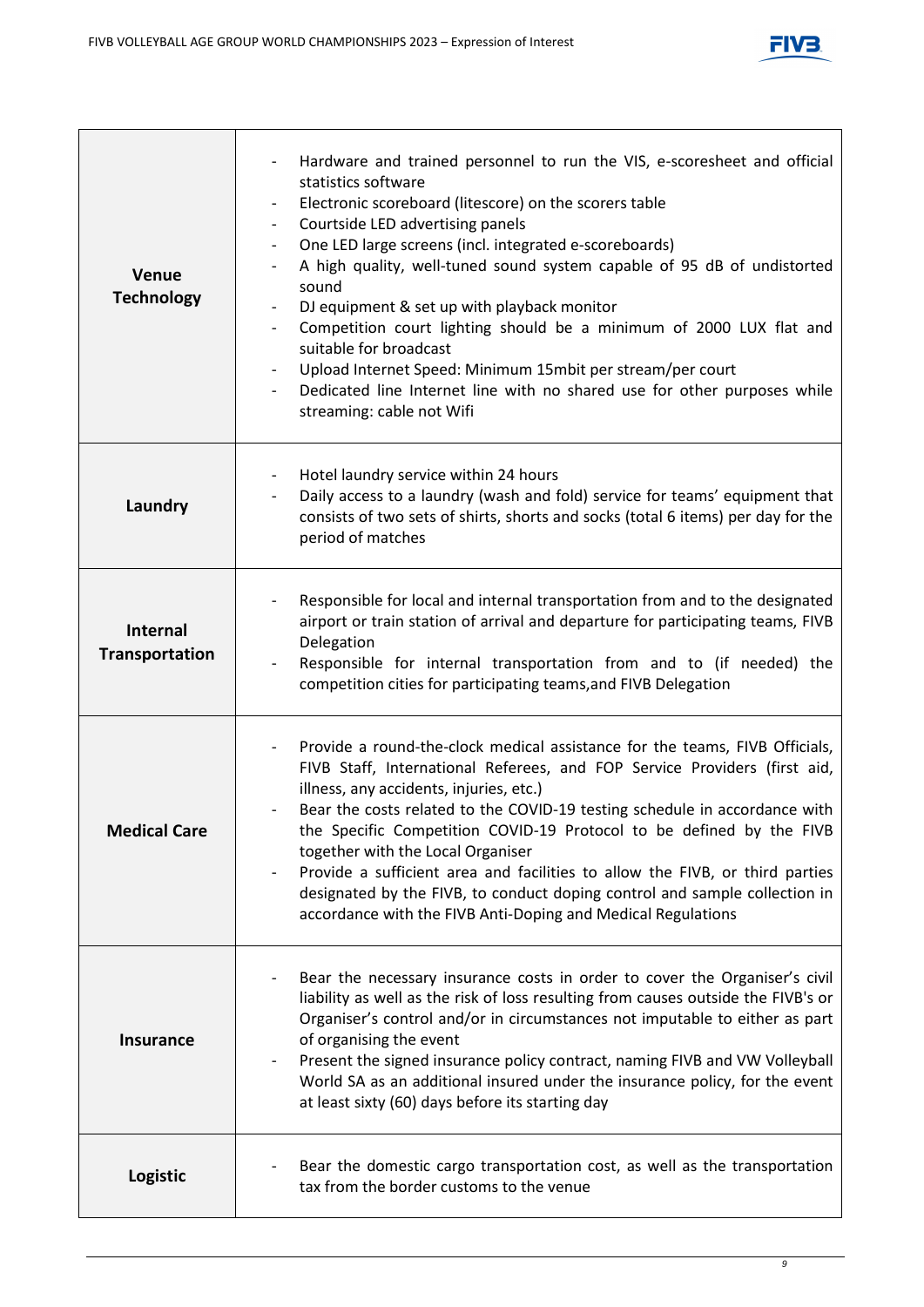

| <b>Branding</b>                                                  | Use the official event title, the event logo as part of the Marketing, Branding<br>and Promotional material<br>Always in accordance with the branding kit which will be made available by<br><b>FIVB</b>                                                                                                                                                                                                                                                                  |
|------------------------------------------------------------------|---------------------------------------------------------------------------------------------------------------------------------------------------------------------------------------------------------------------------------------------------------------------------------------------------------------------------------------------------------------------------------------------------------------------------------------------------------------------------|
| <b>Media</b>                                                     | Provide High-speed WiFi access at the competition venue<br>Provide power, high-speed Internet, and other requirements for the live<br>stream production in accordance with specifications provided by the FIVB<br>Hire a local professional photographer per venue                                                                                                                                                                                                        |
| <b>Sports</b><br><b>Presentation and</b><br><b>Entertainment</b> | Submit a Sports Presentation and Entertainment Plan to the FIVB no later<br>than three (3) months before the start of the event for approval in<br>accordance with the FIVB running order and official protocols<br>The plan shall cater to the community and the fans at the stadium and has<br>to be in line with the FIVB requirements<br>Bear all the costs and expenses related to the professional public<br>announcers, DJs, performers/entertainers and musicians |

| <b>OBLIGATIONS OF THE FIVB</b> |
|--------------------------------|
|--------------------------------|

| <b>Structure</b>                              | Appoint a dedicated project manager as the direct contact for the FIVB<br>Volleyball Department to coordinate, assist and guide the Organiser<br>through the preparations and the event |
|-----------------------------------------------|-----------------------------------------------------------------------------------------------------------------------------------------------------------------------------------------|
| <b>Per Diems</b>                              | Pay the Per Diem and Travel Allowance for the FIVB officials, and<br>International Referees, participating in the event in accordance with the<br><b>FIVB Financial Regulations</b>     |
| <b>International</b><br><b>Transportation</b> | Responsible for international travel for FIVB Officials, FIVB Staff,<br>International Referees, and FOP Service Providers participating in the event                                    |
| <b>Insurance</b>                              | Provide insurance for FIVB Officials, FIVB Staff, and International Referees<br>including travel, illness and accident insurance                                                        |
| <b>Award Material</b>                         | Responsible for the creation and production of the award material                                                                                                                       |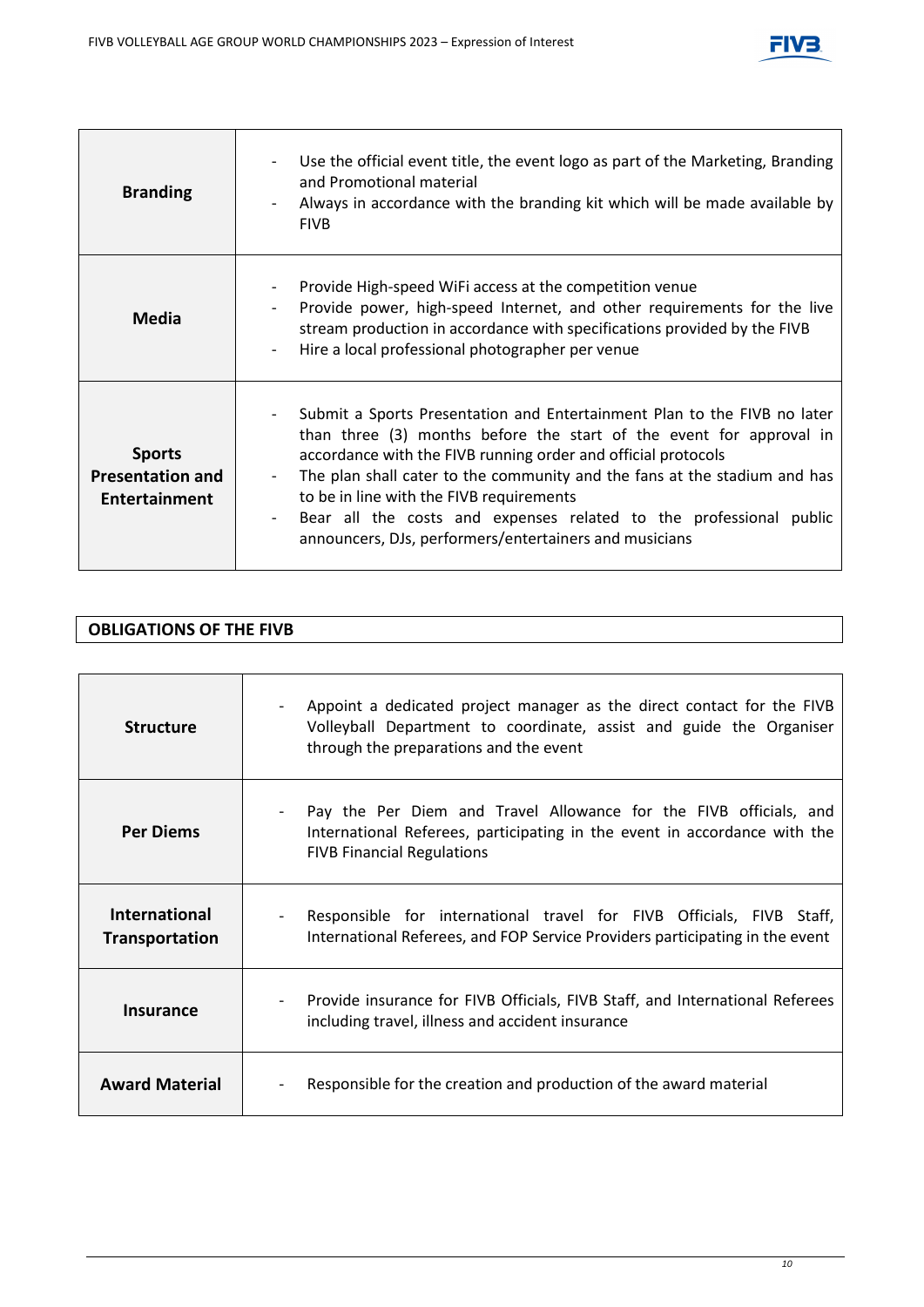

| <b>Branding</b>                  | Responsible for the design and artwork of the event's look<br>Share the Branding Kit and the graphic Guidelines to the Organiser in due<br>course                                      |
|----------------------------------|----------------------------------------------------------------------------------------------------------------------------------------------------------------------------------------|
| <b>Event Website</b>             | Responsible for the launch of the competition website, including<br>competition formula, rosters, match schedule, match results, statistics, high<br>quality photos and press releases |
| Live Stream<br><b>Production</b> | Hire a professional live stream production company to produce all matches<br>$\overline{\phantom{a}}$<br>in accordance with VW minimum requirements                                    |

## **Section 6 – Candidature Documentation Requirements**

The following are the documentation requirements forming part of any application to be nominated as an organiser of an FIVB Volleyball Age Group World Championships. Applications must be made and submitted by the National Federation concerned.

**Documents to be included with an application are as follows:**

### **A. EXPRESSION OF INTEREST FORM IN SECTION 1 ABOVE**

### **B. APPLICATION LETTER BY THE NATIONAL FEDERATION [O-11]**

We request that the National Federation President and the Minister of Sport (or authorised representative) sign pages 1 to 10 of this Organisational Conditions document to confirm commitment to the conditions as part of the candidature.

### **C. LETTER OF GUARANTEE BY THE HOST CITY AUTHORITIES**

### **FIVB HOMOLOGATED SPORTS MATERIALS**

**1.**

The use of homologated sports materials is mandatory for all FIVB and World Competitions.

**Sports Materials** are articles necessary for the practice of Volleyball that are not deemed to be personal items.

**Homologated Sports Materials** are sports materials declared by the FIVB as being in accordance with the Official Volleyball Rules and thus declared to be in accordance with FIVB international standards.

### **1.1 SYNTHETIC FLOORS**

GERFLOR is the exclusive floor covering for all FIVB and World Competitions (including Olympic Games).

If the subfloor is wood or synthetic we recommend using Taraflex Sport M Plus Coral 6146 for the centre court and Taraflex Sport M Plus Teal 6431 for the surrounding area. If the subfloor is concrete or similar we recommend using Taraflex Sport Performance Plus Coral 6146 for the centre court and Taraflex Sport Performance Plus Teal 6431 for the surrounding area.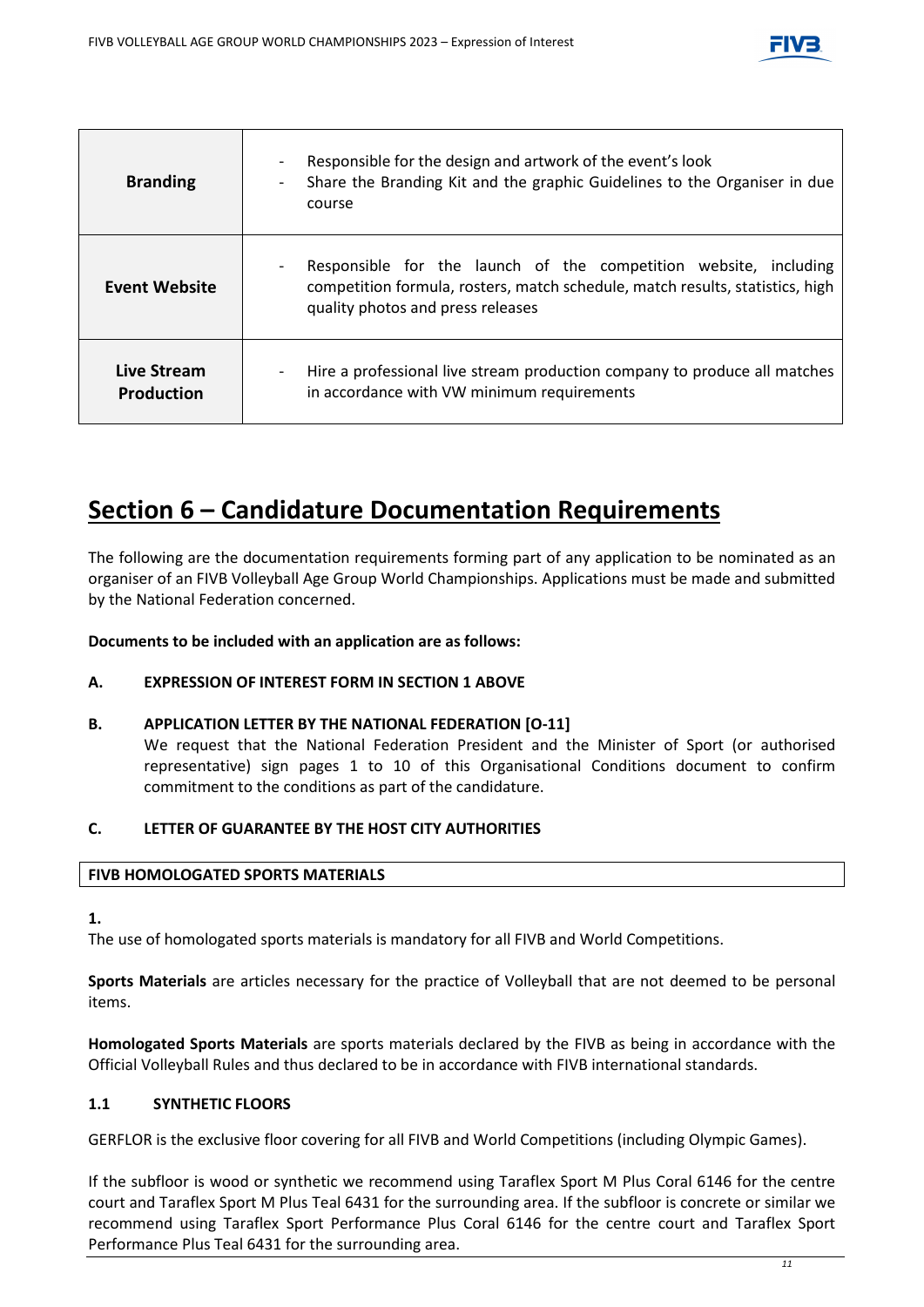

### **1.2 BALLS**

For 2017-2024, MIKASA Ball Type MVA-200 is the exclusive game ball for all FIVB Competitions.

Note: For FIVB Competitions, ball trolleys, ball bags or related ball equipment must not display any advertising deemed by the FIVB to be in conflict with FIVB Exclusive Suppliers.

### **1.3 COURT EQUIPMENT**

Senoh court equipment (including net posts, post protection, net antennae, nets and referee's chairs) is exclusive for all FIVB Competitions.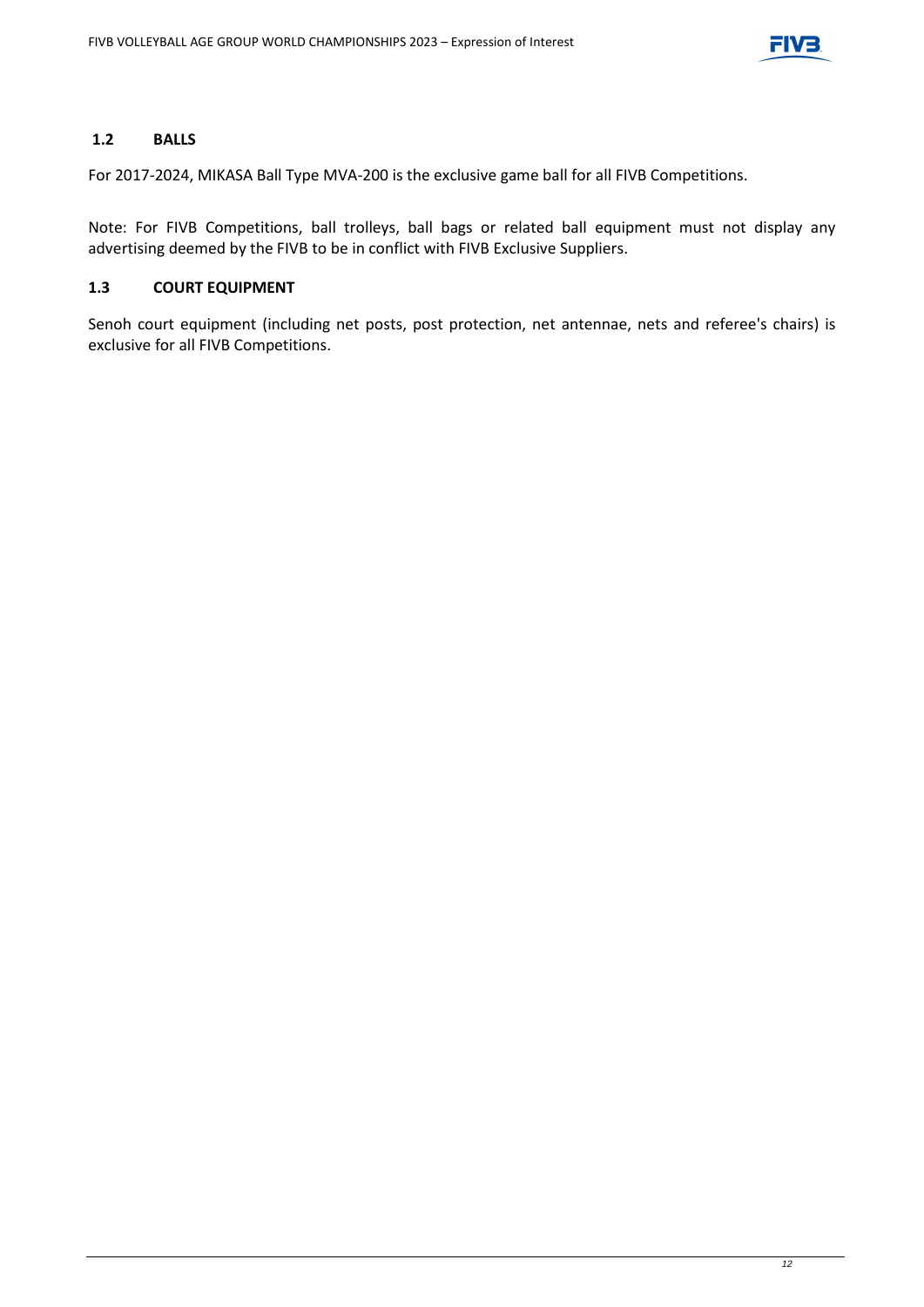

Appendix A - GU19 & BU19 Competition Formula